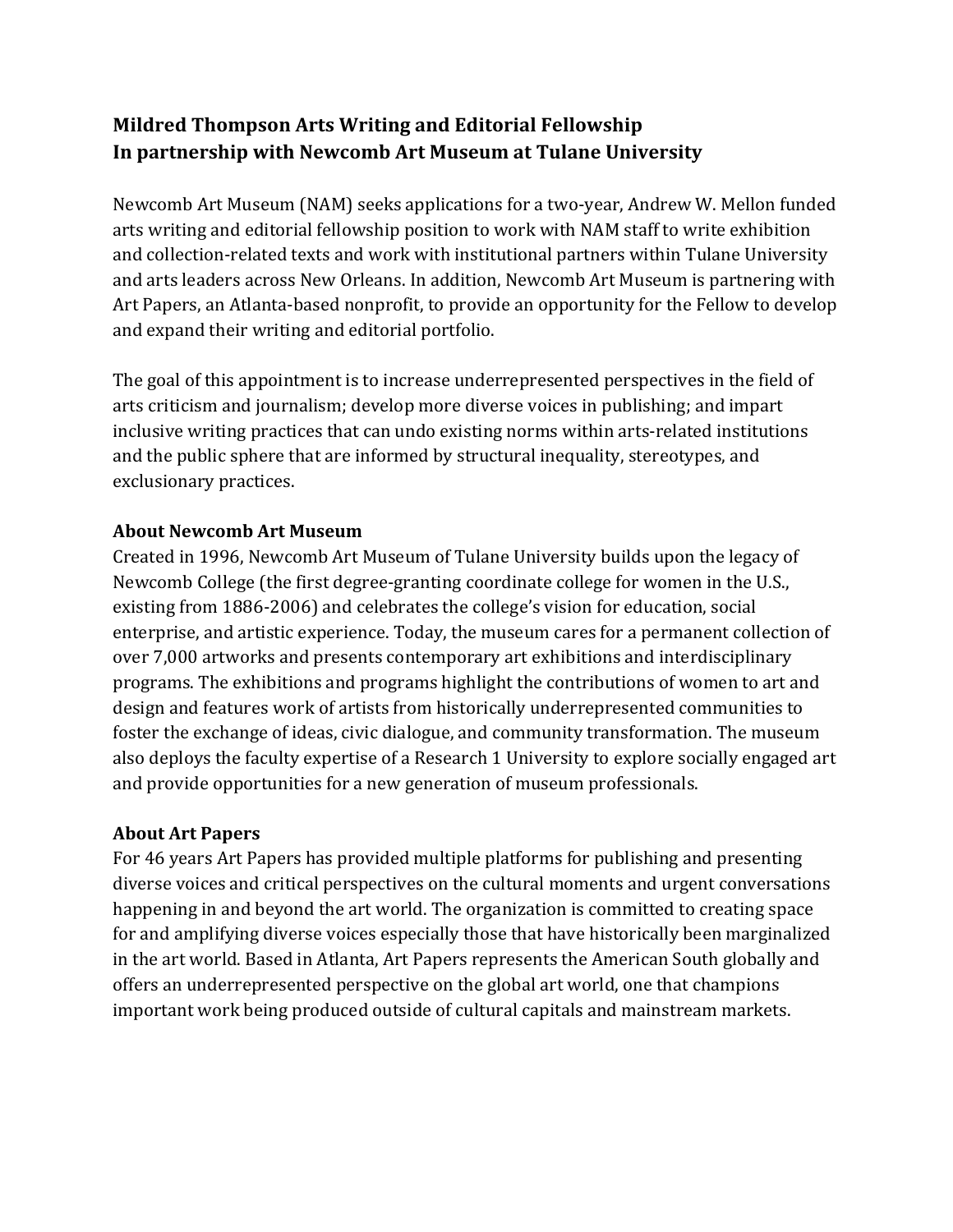### **Mildred Thompson Arts Writing and Editorial Fellowship**

The fellowship position is named in honor of Mildred Thompson, Associate Editor of ART PAPERS from 1989-1997. Thompson, herself an artistic force who is only now beginning to receive long-overdue recognition for her artwork, was responsible for interviewing leading Black artists, cultural producers, and thought leaders of the time. She challenged the white establishment artworld for their lack of diversity—and she did it from Atlanta, in the pages of ART PAPERS. This arts writing and editorial fellowship builds upon her legacy.

### **POSITION DESCRIPTION**

Arts writing is a critical part of collections management, museum education, and curatorial practice. The Mildred Thompson Arts Writing and Editorial Fellow will be based at Newcomb Art Museum at Tulane University, will train with Atlanta-based Art Papers, and will work with academic partners within Tulane University and other universities and colleges in New Orleans.

The Arts Writing and Editorial Fellow will work closely with Newcomb Art Museum staff and alongside two other Mellon Fellows to produce interpretive writing for NAM, its collections, and exhibitions. The Fellow will also take quarterly, funded trips to Atlanta to work in-person with Art Papers staff. The Fellow will receive hands on training with the editorial team at Art Papers where they will gain writing, editing, and publishing experience. The Fellow will have the opportunity to produce public programs with both institutions.

The two-year staff-level appointment has a salary of \$55,000 plus benefits provided through Tulane University. A modest relocation stipend is available if needed. Housing in New Orleans is not included. The position comes with a travel budget that includes quarterly trips to Atlanta plus funding for additional research travel.

# **Specific Duties and Responsibilities:**

The Arts Writing and Editorial Fellow will be based at the Newcomb Art Museum at Tulane University and will have duties and responsibilities at both NAM and Art Papers. They are expected to participate in the staff meetings of both institutions. Because this is an inaugural position, the Fellow will have the opportunity to help shape the program and its deliverables.

# **Writing & Editorial Responsibilities**

Conceived as an arts writer in residence, the Fellow will report to NAM's Executive Director. They will be responsible for producing and editing arts-related materials including permanent collection object descriptions and other forms of educational, curatorial, and historical writing. In addition, the Fellow will write and edit press releases,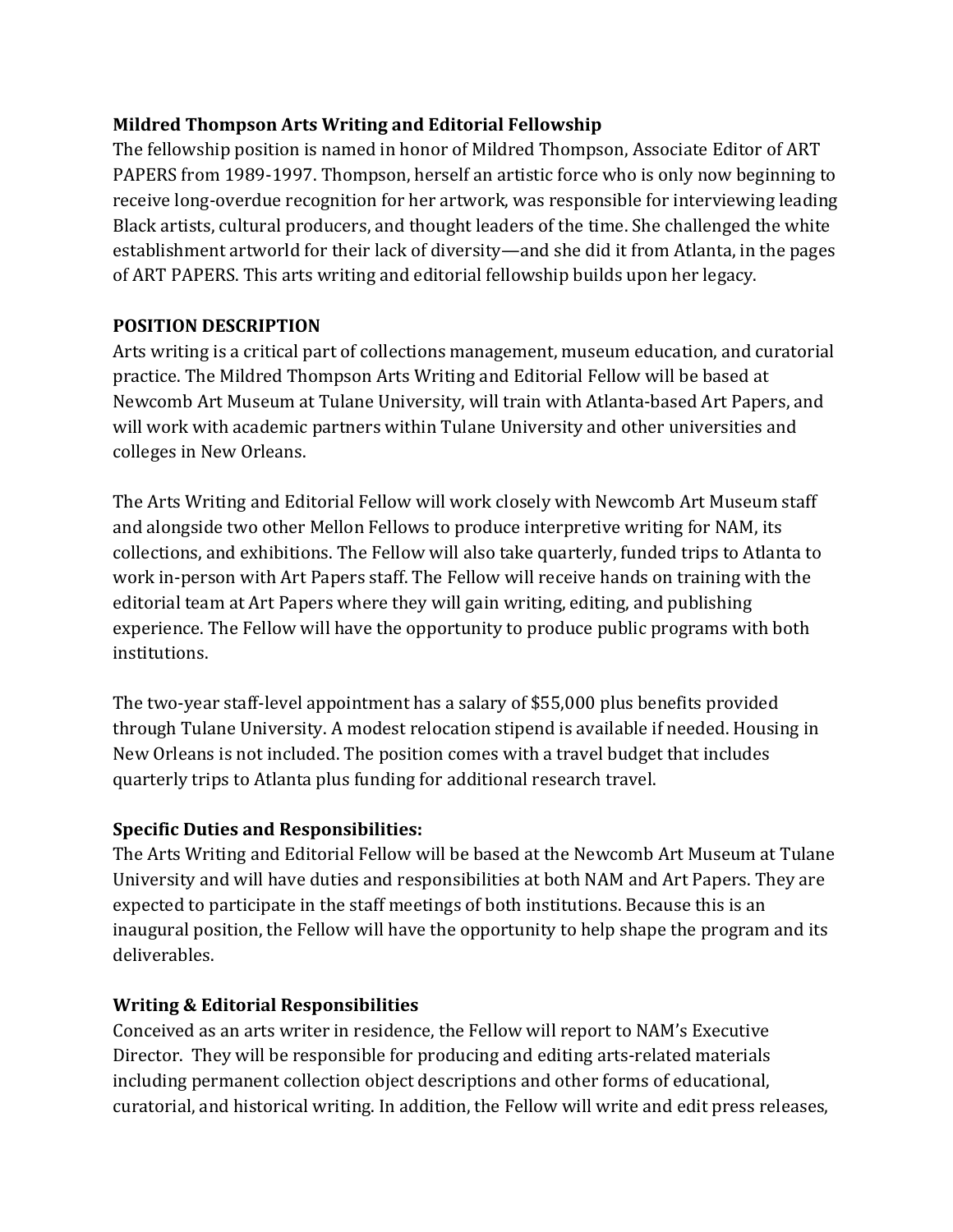social media posts, and other marketing and promotional materials. They will conduct research to help staff maintain accuracy in their publications and print materials. Most important, they will help the Communications Manager plan, implement, and manage the publication of exhibition catalogues and brochures, including the layout and design.

With Art Papers, the Fellow will commission and edit content for ARTPAPERS.org and ART PAPERS magazine. They will contribute their own writing to ART PAPERS and will participate in mentorship and networking opportunities with the Art Papers editorial team, Contributing Editors, and program partners. Part of their charge will be to provide coverage and content to ART PAPERS from the Gulf South, Atlanta, and Texas.

The Fellow will conceptualize and co-edit an issue of ART PAPERS magazine for publication in year two of the Fellowship. This includes articulation of the theme, as well as commissioning, editing, and producing original writing for the issue.

### **Programming**

The Fellow will have a hand in developing public facing programming for both Newcomb Art Museum and Art Papers.

The Fellow will work with Art Papers and NAM/Tulane staff to develop an art writing incubator for students at universities and colleges across New Orleans and aspiring writers among the broader public. The Fellow will program, administer, and co-lead workshops focused on contemporary arts writing—its forms, applications, and publication opportunities—to be hosted in New Orleans by Newcomb Art Museum.

In addition, the Fellow will have the opportunity to produce programming in Atlanta related specifically to their editorial work at Art Papers and developed in consultation with the Art Papers editorial team.

# **Identifying the Fellow**

- This opportunity is designed to provide specialized support for an individual of African descent but is open to all candidates from historically underrepresented groups.
- The ideal candidate should have prior engagement with and knowledge of the field of publishing. This could include, but is not limited to, prior editing experience, having one's own writing edited professionally, or being published in print/online.
- Applicants should have knowledge of or an interest in visual art, contemporary art, photography, and decorative arts preferred.
- A Bachelor of Arts degree, or similar, is required.